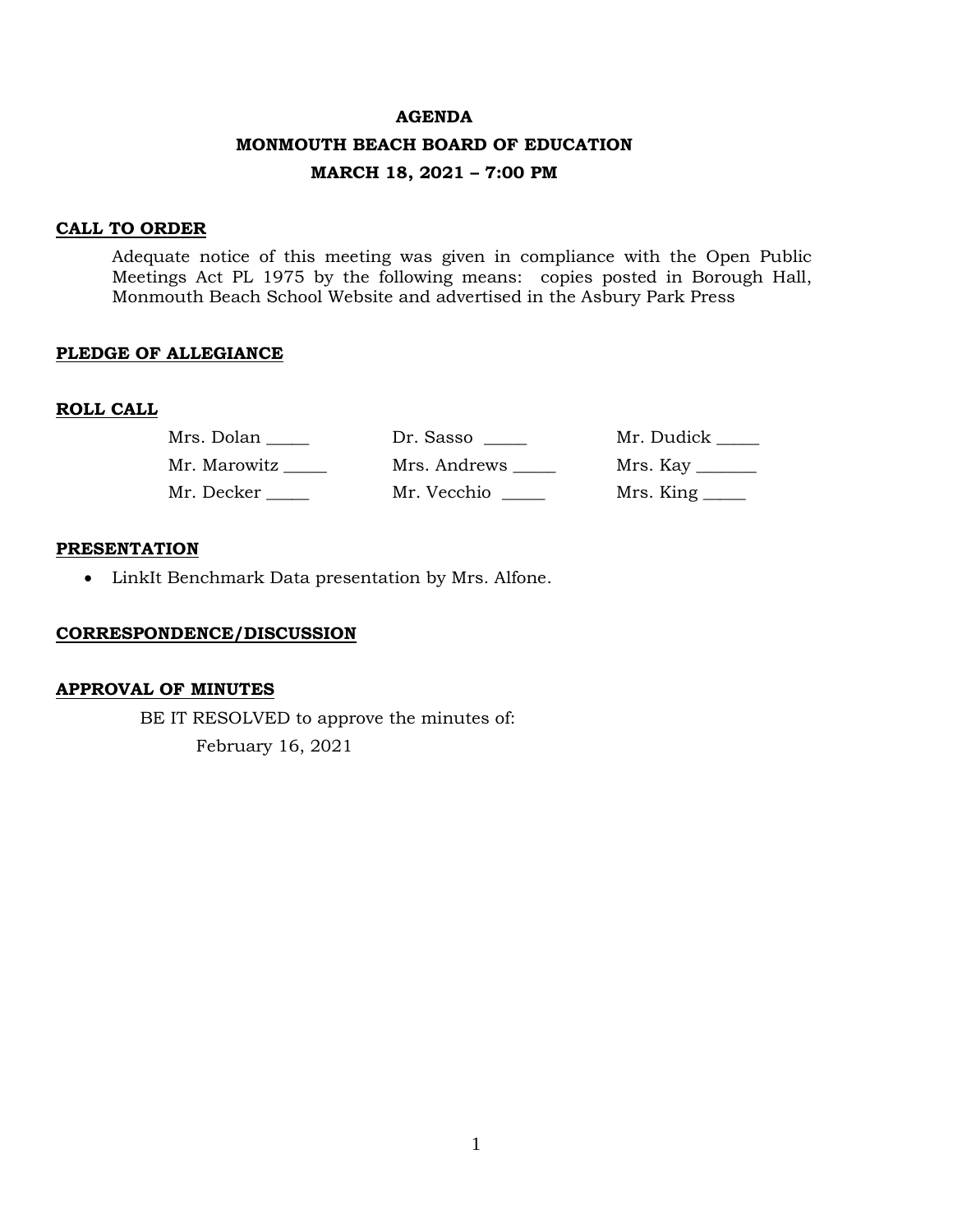# **SUPERINTENDENT'S REPORT**

A. BE IT RESOLVED to approve the following statistical information:

# **Student Enrollment as of February 26, 2021**

## **Total 255**

| Preschool | 18 | Grade 3-1 | 12 | Grade 6-1 | 12 |
|-----------|----|-----------|----|-----------|----|
| K         | 19 | Grade 3-2 | 12 | Grade 6-2 | 12 |
| Grade 1-1 | 11 | Grade 4-1 | 14 | Grade 7-1 | 13 |
| Grade 1-2 | 11 | Grade 4-2 | 13 | Grade 7-2 | 13 |
| Grade 2-1 | 14 | Grade 5-1 | 14 | Grade 8-1 | 18 |
| Grade 2-2 | 16 | Grade 5-2 | 15 | Grade 8-2 | 18 |

# **Student Attendance Staff Attendance**

| September | 98.5% | February | 97% |
|-----------|-------|----------|-----|
| October   | 98.0% | March    |     |
| November  | 97.0% | April    |     |
| December  | 97.0% | May      |     |
| January   | 97.0% | June     |     |

| September | 100.0% | February | 98.5% |
|-----------|--------|----------|-------|
| October   | 90.0%  | March    |       |
| November  | 94.5%  | April    |       |
| December  | 98.5%  | May      |       |
| January   | 98.5%  | June     |       |

- B. Security Drill Fire Drill, February 23, 2021 at 11:30 a.m. Security Drill – Lockdown, February 25, 2021 at 11:00 a.m.
- C. Harassment Intimidation and Bullying BE IT RESOLVED to (affirm, deny or modify) the HIB Form as presented by Mrs. Jessica Alfone.
- D. Upon the recommendation of the Superintendent, BE IT RESOLVED to approve the MBS District School Calendar for the 2021-2022 school year.
- E. Upon the recommendation of the Superintendent , BE IT RESOLVED to approve the Monmouth Beach School Preschool Program for the 2021-2022 school year. *(Attachment 4)*

# **PTO PRESENTATION – Caroline Quattrochi**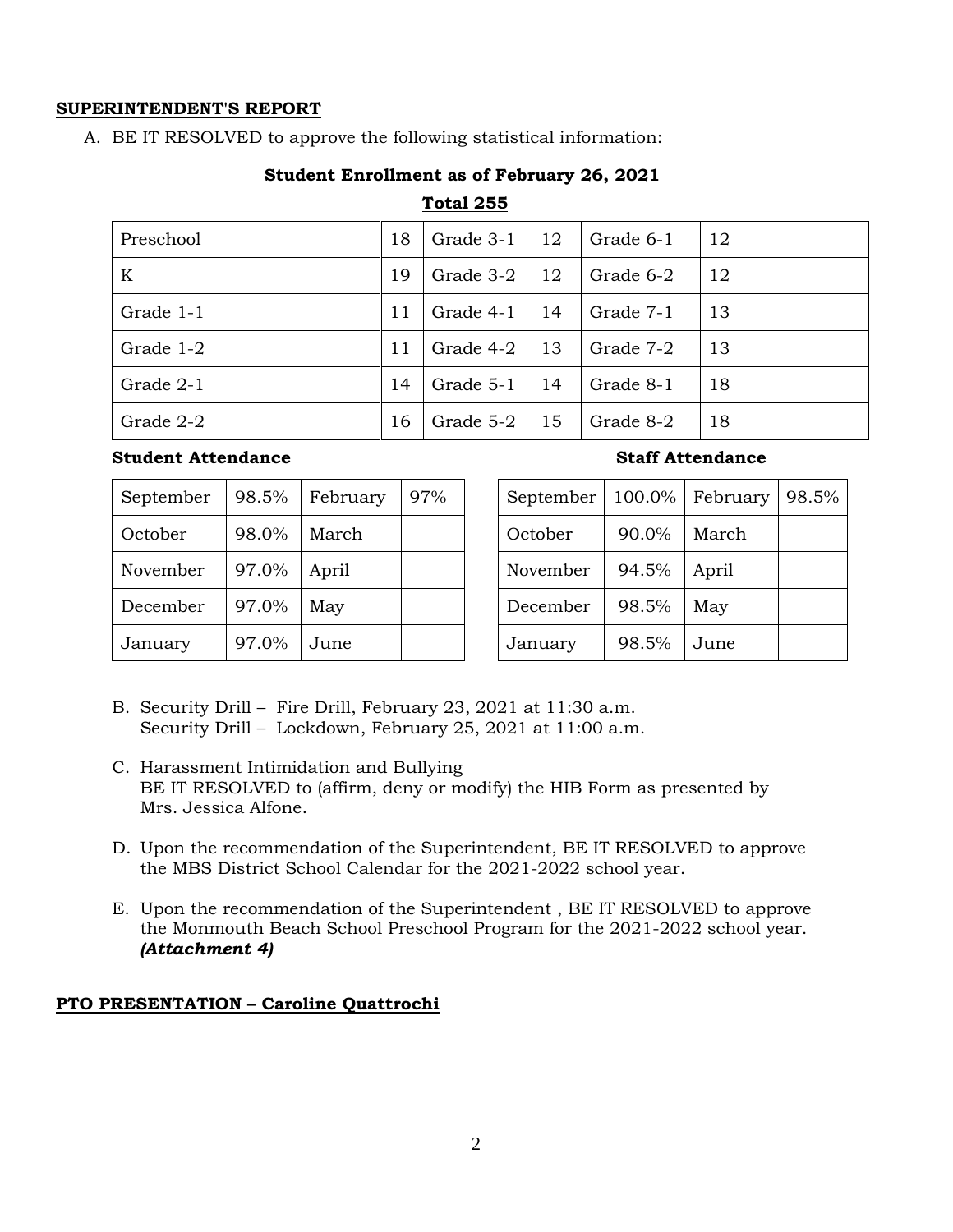## **PUBLIC DISCUSSION**

In compliance with Open Public Meetings Act PL 1975, Chapter 10:4-12 subsection b, - A public body may exclude the public only from that portion of a meeting at which the public body discusses any matter involving the employment, appointment, termination of employment, terms and conditions of employment evaluation of the performance of promotion or discipline of any specific prospective public officer or employees or current public offer or employee employed or appointed by the public body, unless all the individual employees or appointees whose rights could be adversely affected request in writing that such matter or matters be discussed at a public meeting. As per Board Bylaws, 0167, public participation in Board Meetings, such remarks are to be limited to five minutes duration. The Board of Education, though affording the opportunity for members of the public to comment will not engage and/or make remarks concerning matters of student confidentiality and/or matters of personnel wherein employees of the District have not been given notice of the Board's intent to discuss their terms and conditions of employment. Members of the public are reminded that though they are afforded the opportunity to address the Board, they are not given license to violate the laws of slander. Comments made by members of the public that are not in keeping with the orderly conduct of a public meeting will be asked to yield the floor and if they fail to do so may be subject to charges under New Jersey statues associated with disruption of a public meeting.

## **FINANCE**

Chair: Ken Marowitz

Vincent Sasso, Joseph Vecchio, Boyd Decker

- A. BE IT RESOLVED to approve the following financial reports;
	- March 2021 Bill List in the amount of \$323,441.22
	- Payroll Gross total for February 2021 in the amount of \$310,817.20.
	- Report of Board Secretary January Report

| Fund 10 -            | \$1,706,368.35   |
|----------------------|------------------|
| Fund 20 -            | \$<br>141,133.19 |
| Fund 40 -            | \$<br>0.00       |
| Capital Reserve      | \$<br>242,145.10 |
| Maintenance Res      | \$<br>355,039,78 |
| Emergency Reserve \$ | 10,201.29        |

- Monthly transfer report for January 2021. *(Attachment 1)*
- Pursuant to NJAC 6:l20-2.13(d), I certify as of January 2021 no budgetary line item account has been over expended in violation of NJAC 6:20-22.13 (ad). I hereby certify that all of the above information is correct.
- Board Certification:

Pursuant to NJAC 6:20-2.3 (e), we certify that as of January 31, 2021, after review of the Secretary's Monthly Report and upon consultation with the appropriate district officials, that to the best of our knowledge, no major account or fund has been over expended in violation of NJAC 6A:23A-22.13(b) and that sufficient funds are available to meet the district's financial obligations for the remainder of the fiscal year.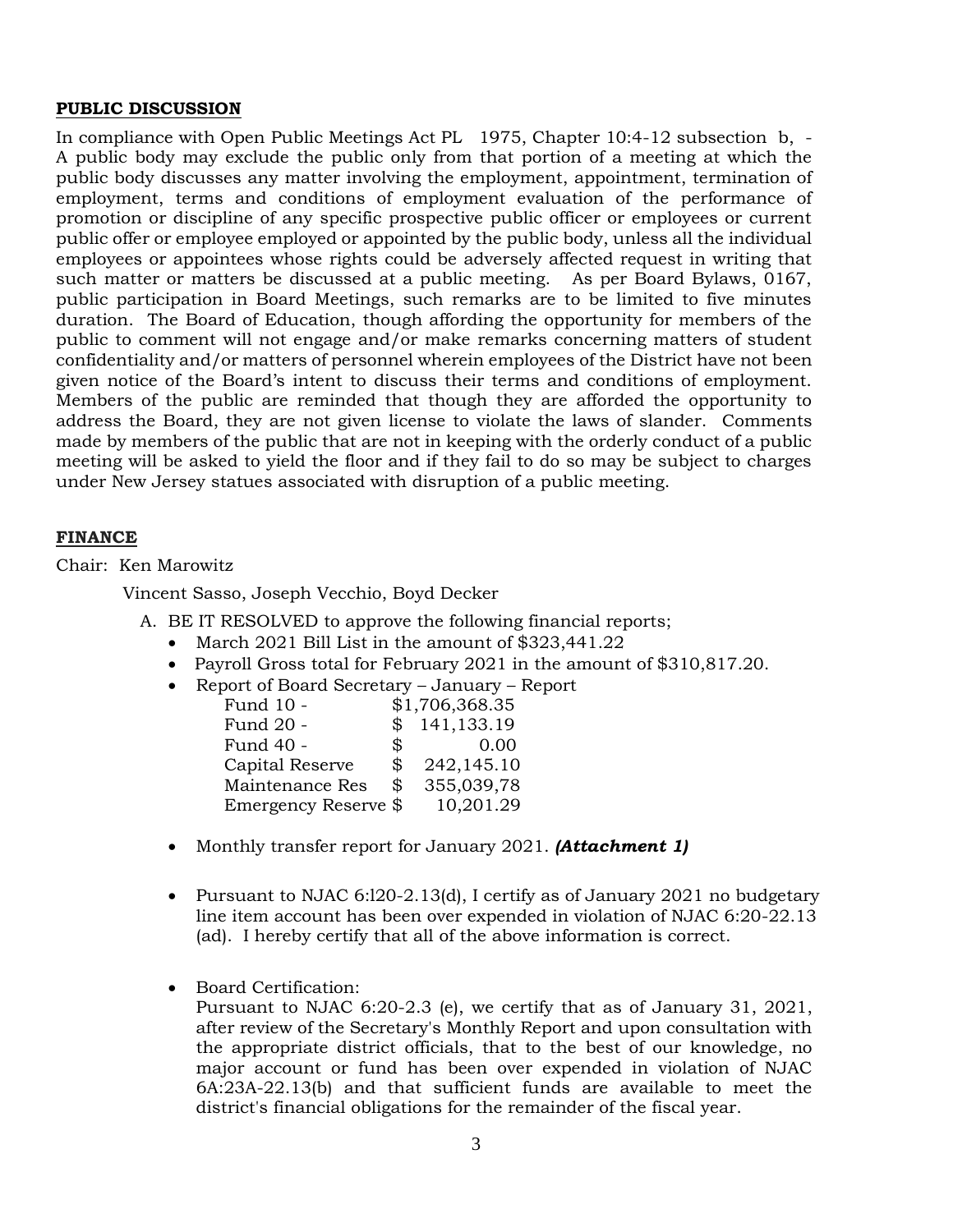## **FINANCE** *(continued)*

- B. BE IT RESOLVED for the Board of Education to ratify the FY2021 IDEA Grant in the amount of:
	- IDEA Basic in the amount of \$62,471.00
	- IDEA Preschool in the amount of \$882.00
- C. BE IT RESOLVED to approve the Teach 4 Results Contract for Professional Development Services with Dr. Severns on September 1, 2021 in the amount of \$5,200.00.
- D. BE IT RESOLVED to approve the Realtime Information Technology (Student Database) Contract for the 2021-2022 school year at a cost of \$11,715.00.
- E. BE IT RESOLVED to approve transportation for the following class trips:
	- Suburban Trails Inc. round trip transportation for YMCA Camp Bernie from May 11, 2022 to May 13, 2022 in the amount of \$2,350.00. (Trip was cancelled in 2021 due to Covid).
	- Suburban Trails Inc. round trip transportation for YMCA Camp Bernie from May 24, 2022 to May 26, 2022 in the amount of \$2,350.00.
- F. BE IT RESOLVED to approve Stempark as an outside vendor for the 2020- 2021 school year for afterschool Stem activities in the amount of \$13,000.
- G. BE IT RESOLVED to approve Cynthia Castello-Bratteson as a State Contracted Rutgers Literacy Coach/Consultant from April, 2021 through June, 2021 in the amount of \$5,400. *(Attachment 2)*
- H. BE IT RESOLVED to approve the NJSBA ACES Cooperative Pricing System Agreement between Monmouth Beach Board of Education and the New Jersey School Boards Association. *(Attachment 3)*
- I. BE IT RESOLVED to approve the following ESSER II Funding:
	- \$93,991.00 ESSER II
	- \$25,000.00 Learning Acceleration
	- \$45,000.00 Mental Health/Support Services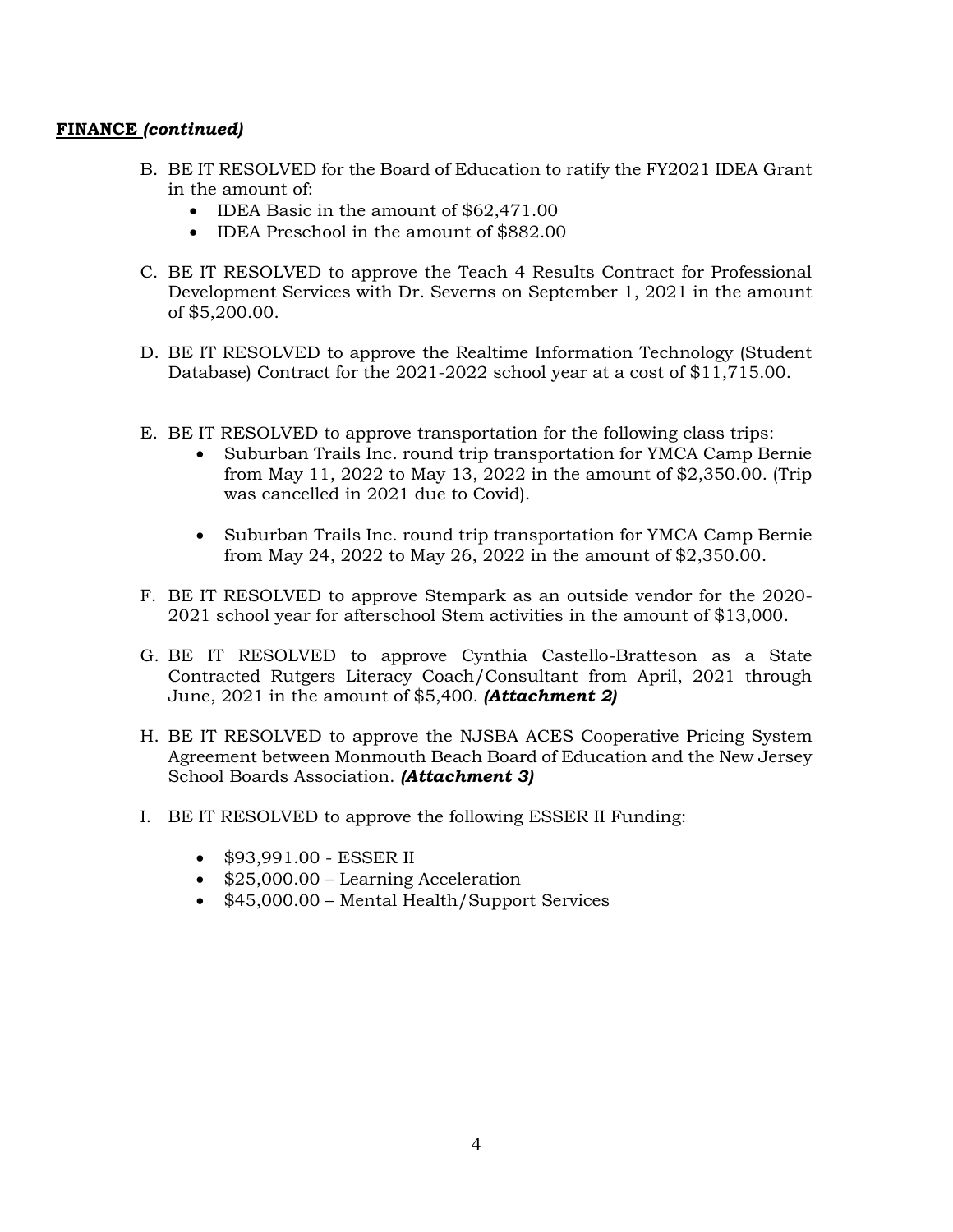#### **FINANCE** (*continued)*

## H. **APPROVAL TO SUBMIT TENTATIVE FY2022 BUDGET TO THE COUNTY OFFICE**

That the Board approve the following Resolution and submission of the tentative FY2022 budget to the County Office on or before March 22, 2021.

#### **RESOLUTION**

**WHEREAS,** the Monmouth Beach Board of Education (herein referred to as "the Board") will submit a tentative budget to the State of New Jersey on or before March 22, 2021; and

**WHEREAS**, the Board with County approval will advertise the budget no later than April 24, 2021 in the legal section of the Asbury Park Press; and

**WHEREAS**, the amount of the total operating budget shall be \$5,804,049 in the Department of Education Budget workbook of which \$4,907,507 shall be raised by local tax levy; and

**WHEREAS**, the amount of the total special revenue fund is \$260,936.00; and

**WHEREAS**, the amount of debt service raised through local tax levy shall be \$230,600; and

**WHEREAS**, school district policy Travel/Reimbursement Policy #6471 and N.J.A.C. 6A:23A-7 provides that the Board of Education shall establish in the annual school budget a maximum expenditure amount that may be allotted for such travel and expense reimbursement for 2021 – 2022 school year; and

**WHEREAS**, a Board of Education may establish, for regular district business travel only, a threshold of \$150 per staff member where prior Board approval shall not be required unless this threshold for a staff member is exceeded; and

**WHEREAS**, the board hereby establishes the school district travel maximum for the  $2021 - 2022$  school year at the sum of \$28,000; and

**NOW THEREFORE BE IT RESOLVED**, the Monmouth Beach Board of Education hereby submits this Resolution in support of the 2021 – 2022 budget to the County for approval.

Peter E. Genovese III, RSBO, QPA School Business Administrator/Board Secretary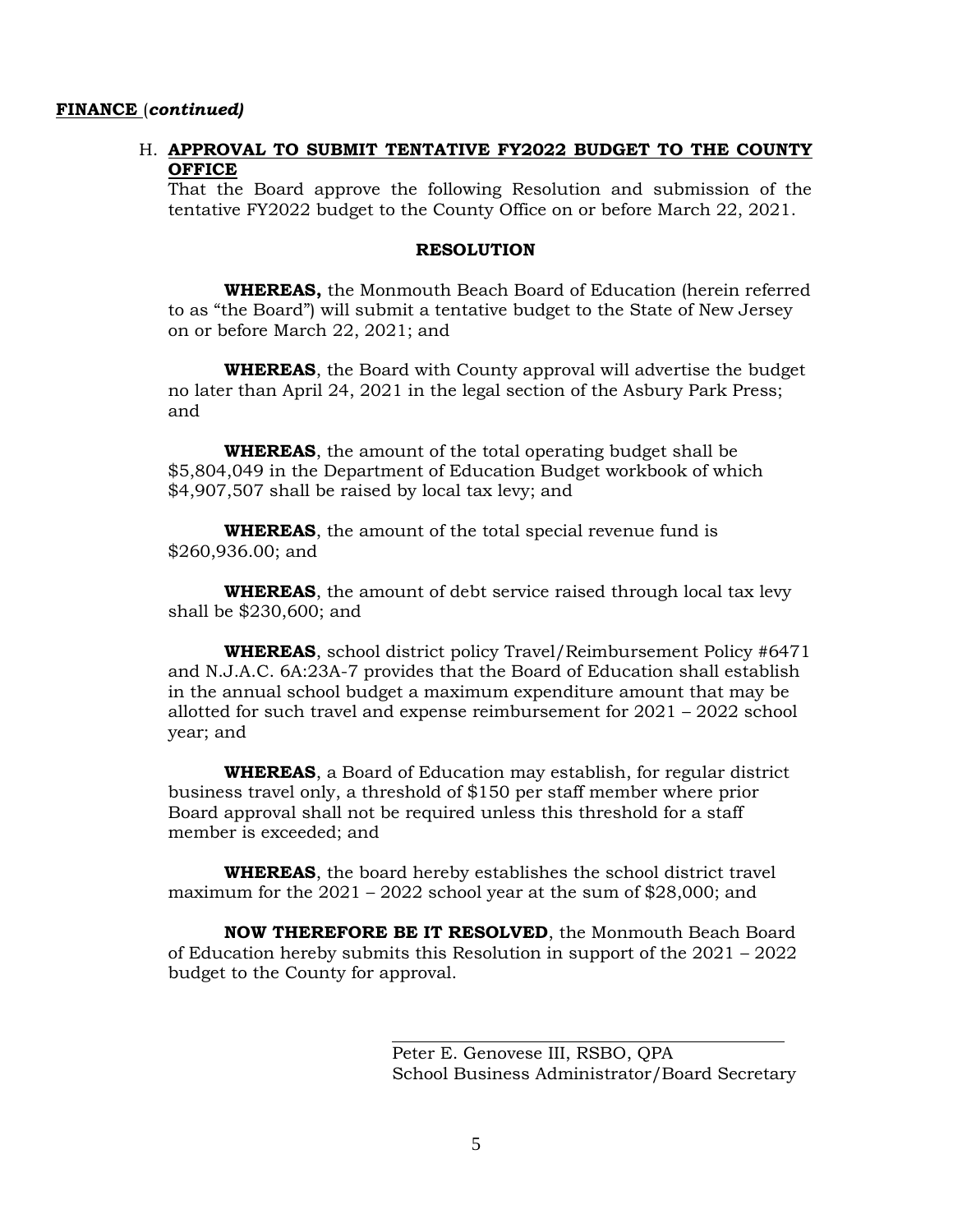# **PERSONNEL**

Chair: Barbara Kay

Melanie Andrews, Chris Dudick, Aleksandra King

A. BE IT RESOLVED to approve the following stipend positions for the 2020-2021 school year in accordance with the MBTA Contract:

| Michael Kammerer – Baseball Coach (Year 4) |
|--------------------------------------------|
| Dorothy Mahoney - Softball Coach (Year 4)  |
| Doreen Silakowski – Tennis Coach (Year 4)  |

- B. BE IT RESOLVED to approve Rachel Kammerer to take Maternity Leave beginning on May 10, 2021 through the end of the school year, tentatively June 22, 2021, using accumulated sick days. From September 1, 2021 through her anticipated return on November 22, 2021, Mrs. Kammerer will utilize NJ Family Leave for 12 weeks.
- C. BE IT RESOLVED to approve Meghan Vaccarelli to take Maternity Leave beginning on May 17, 2021 through the end of the school year, tentatively June 22, 2021, using accumulated sick days.
- D. BE IT RESOLVED to approve the hiring of Christopher Aviles as MBS's Technology and Innovation Specialist, effective September 1, 2021 through June 30, 2022 at the salary of \$85,000.00.
- E. BE IT RESOLVED to approve the creation the following additional position:
	- Third Preschool Teacher for the 2021-2022 school year.
- F. BE IT RESOLVED to approve Michele LaValle from Step 1 BA + 30 (\$57,550.00) to Step 1 MA (\$58,400.00)., effective January 1, 2021, per the MBTA Contract Salary Guide.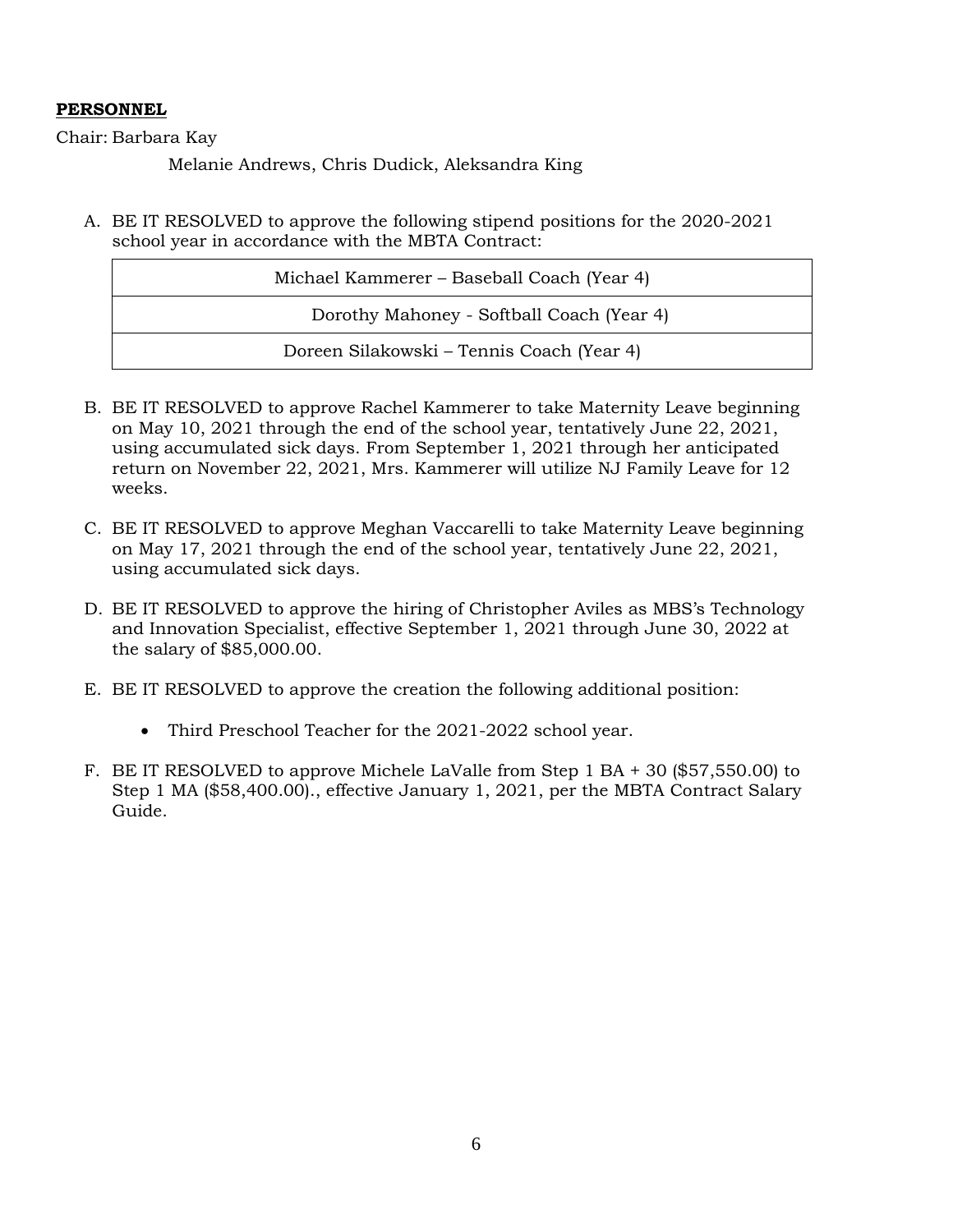# **CURRICULUM AND INSTRUCTION**

Chair: Chris Dudick

Barbara Kay, Melanie Andrews, Aleksandra King

- A. BE IT RESOLVED to approve the following;
	- Michele LaValle to attend Highscope online training webinar during the spring at a cost of \$175.00.
	- Lori Gallo to attend the Webinar for Project Read: Story Form Comprehension on March 22, 2021 at no cost.
- B. BE IT RESOLVED to approve the following testing dates for the NJSLA:
	- Math Grades 3 through  $8 -$  May  $3 5$ , 2021
	- Math Grades 3 through 8 Makeup Dates May 6-7, 2021
	- ELA Grades 3 through 8 May 10-11, 2021
	- ELA Grades 3 through 8 Makeup Dates May 12-13, 2021
	- Science Grades 5 and 8 May 17-20, 2021
	- Science Grades 5 and 8 Makeup Dates May 21-24, 2021

# **BUILDING AND GROUNDS**

Chair: Vincent Sasso

Ken Marowitz, Boyd Decker, Joseph Vecchio

- A. BE IT RESOLVED to approve the following Building Use Application Forms:
	- Spring Concert Band/Chorus Performance on 5/26/2021 (raindate)  $5/27/21$ . Hours of use 3:00 p.m. – 7:00 p.m. on the blacktop/grass near playground area.
	- Spring Concert Pre K 3 Performance on  $5/19/21$  (raindate  $5/20/21$ ). Hours of use  $3:00$  p.m. –  $7:00$  p.m. on the blacktop/grass near playground area.
- B. BE IT RESOLVE to approve the following Building Use Forms:
	- PTO to host the MBS School Play. Rehearsal will take place from March 1, 2021 through May 15, 2021, times TBD. The final play performance will take place on May 15, 2021 with a rain date of May 16, 2021, times TBD.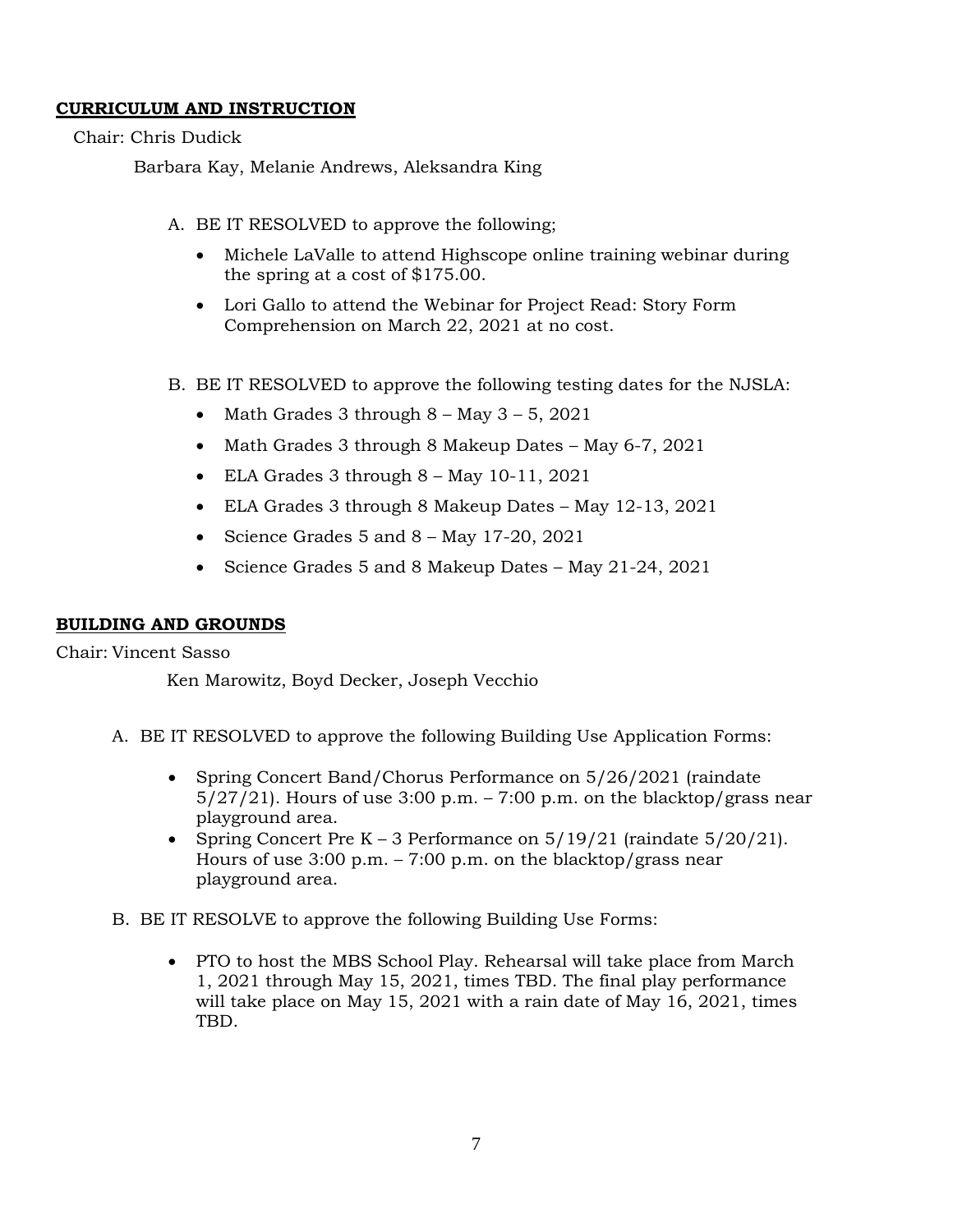# **POLICY**

Chair: Melanie Andrews

- A. BE IT RESOLVED to approve the first read of the following policies:
	- P0145 BOE Member Resignation and Removal (Revised)
	- P0164.6 Remote Public Board Meetings During A Declared Emergency
	- P1643 Family Leave (New)
	- P5330.01 Administration of Medical Cannabis (Revised)
	- P7425 Lead Testing of Water in Schools (New)
	- P2415 Every Student Succeeds Act (Revised)
	- P2415.02 Title I-Fiscal Responsibility (Revised)
	- P2415.05 Student Surveys, Analysis, and/or Evaluations (Revised)
	- P2415.20 Every Student Succeeds Act Complaints (Revised)
	- P4125 Employment of Support Staff Members
	- P6360 Political Contributions (Revised)
	- P9713 Recruitment by Special Interest Groups (Revised)

## **GENERAL ITEMS**

- A. Future meeting date: Regular Meeting: *April 29, 2021 at 7:00p.m*. This will be the public budget review.
- B. BE IT RESOLVED to approve the following class trips:
- Grade 8 Trip to Dave & Busters, Woodbridge, NJ on June 10, 2021 from 9:45 a.m. to 3:15 p.m.
- Incoming Grade 6 Trip to YMCA Camp Bernie from May 24, 2022 to May 26, 2022 at a cost of \$5,220.00.
- Former Grade 6 Trip to YMCA Camp Bernie from May 11, 2022 to May 13, 2022 at a cost of \$4,320.00.
- Grade 8 Trip on Teal Cruises on June 8, 2021 from 6:00 p.m. to 9:00 p.m.